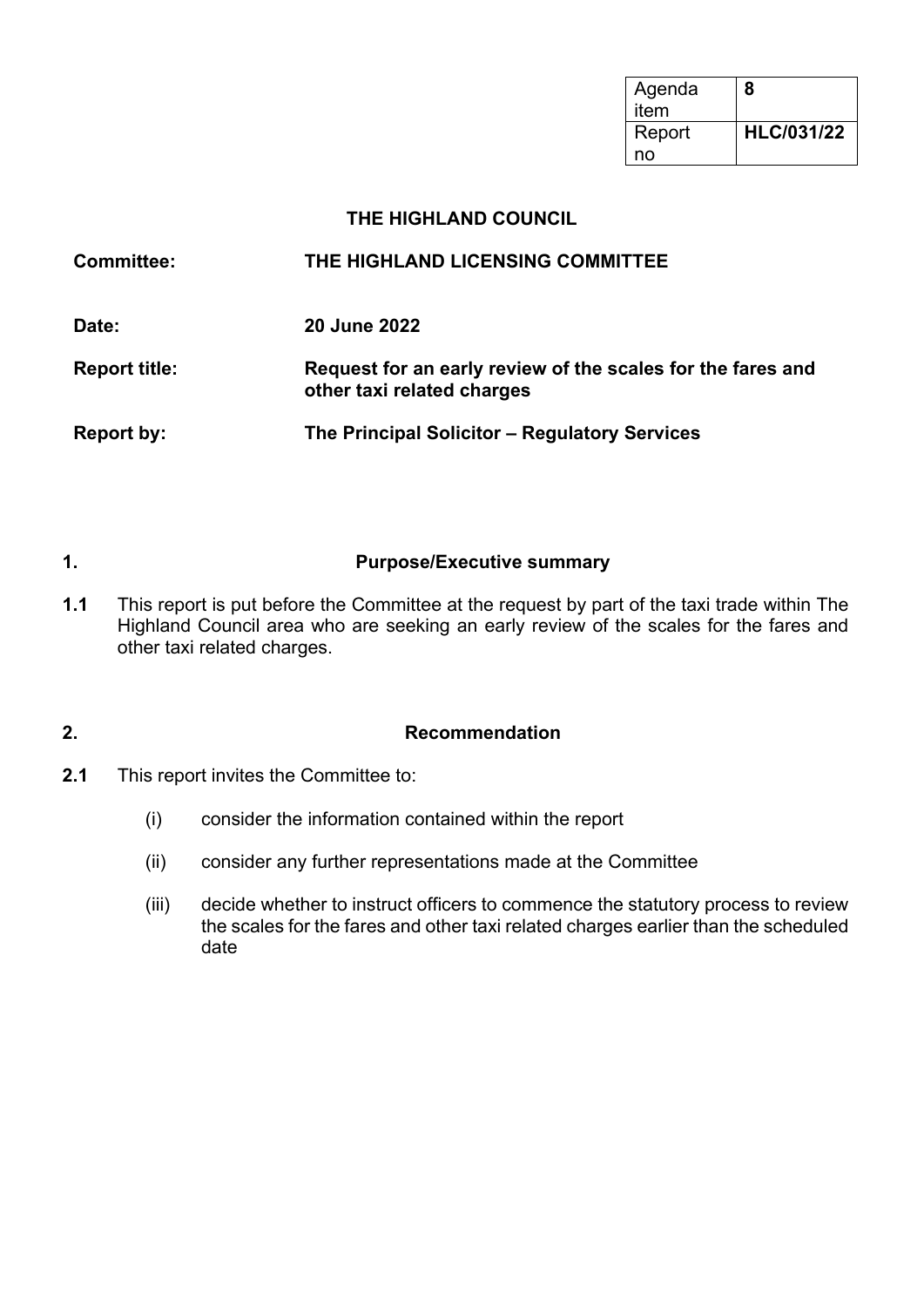## **3. Background**

- **3.1** The Council has a statutory duty in terms of section 17 of the Civic Government (Scotland) Act 1982 ("1982 Act") to review its scales for the fares and other taxi related charges every 18 months.
- **3.2** The 18 month period is a maximum and licensing authorities can review at a more frequent intervals, if they so wish.
- **3.3** In fixing scales, the Council may alter fares and other charges or fix fares or other charges at the same rates. The current fare scales are attached for Members' information as **Appendix 1**.

## **4. Statutory process for reviewing the tariff**

**4.1** Section 17(3) of the abovementioned 1982 Act states that before the licensing authority fixes any scales or carries out any review it shall:

a) consult with persons or organisations appearing to it to be, or be representative of, the operators of taxis operating within its area.

- b) following such consultation:
- (i) review the existing scales, and
- (ii) propose new scales (whether at altered rates or the same rates),
- (c) publish notice of those proposed scales in a newspaper circulating in its area:
- (i) setting out the proposed scales,
- (ii) explaining the effect of the proposed scales,
- (iii) proposing a date on which the proposed scales are to come into effect, and
- (iv) stating that any person may make representations in writing until the relevant date, being one month after the date of the first publication of the notice, and (d) consider such representations.
- **4.2** Operators of taxis or any person or organisation appearing to the Traffic Commissioner to be a representative of such taxi operators can appeal against any decision the Local Authority makes in respect of fares and surcharges. Any appeal is made to the Traffic Commissioner for the Scottish Traffic Area. An appeal to the Traffic Commissioner may be made within 14 days of notice being given by the licensing authority to taxi operators and representative taxi organisations of the agreed fare scales

#### **5. Current tariff**

- **5.1** The current tariff took effect from 18 October 2021 and, therefore, the next tariff review must be completed by 18 April 2023, at the latest.
- **5.2** The Council starts the review process approximately six months in advance of the date that the new tariff needs to be implemented in order to meet all its statutory requirements.
- **5.3** A copy of the scheduled timescale for the next review process is attached as **Appendix 2**.
- **5.4** A copy of the timescale if amended to start the review process earlier is attached as **Appendix 3.**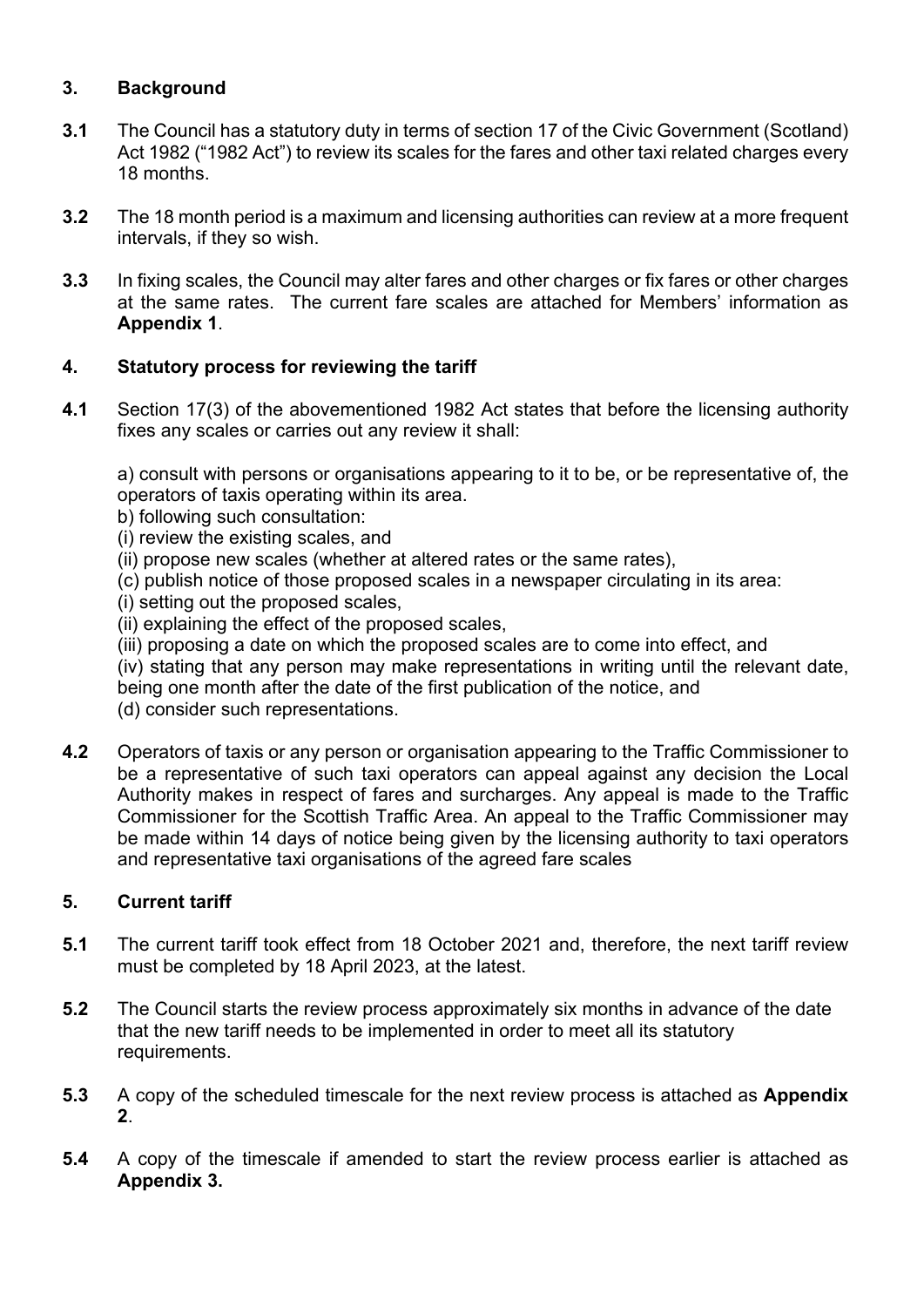#### **6. Representations from the taxi trade**

- **6.1** Two individual requests have been received from taxi operators asking for an urgent review of the taxi tariff scales. One request was received from a Thurso based operator and another from an Inverness based operator on behalf of a number of operators. The requests for an early review have been made mainly for the following reasons:
	- Increasing cost of fuel
	- Increasing cost of replacing a vehicle
	- Shortage of drivers
- **6.2** The Principal Solicitor wrote to both operators and set out the procedure that has to be legally followed before any changes can be implemented to the taxi tariff scales. Given the statutory steps and required level of consultation, it is not a quick procedure.
- **6.3** It was also pointed out that the Council is required to consult across the whole of The Highland Council area and views also need to be evidenced. It was suggested to the Inverness based operator that they provide evidence from representatives from across the whole of The Highland Council area that could be put up as part of a report to this Committee requesting that Members consider starting the taxi tariff review process ahead of schedule.
- **6.4** Consequently, a survey has been provided by the Inverness based operator for Members' consideration, together with a list of names that participated. A copy of the survey and list of names is attached as **Appendix 4** to this report.
- **6.5** As set out in the legislation, the local authority must consult with persons or organisations appearing to it to be, or be representative of, the operators of taxis operating within its area.
- **6.6** There are 93 names provided (taking into account two duplicate entries and three unidentifiable entries). Of these names, approximately 65% are taxi operators and 35% are solely taxi drivers, private hire car operators and/or private hire car drivers. Of the taxi operators listed, approximately 83% of these have had their licences issued from the Inverness office.
- **6.7**  As of January 2022, there were 474 taxi operators licensed within The Highland Council area.

#### **7. Further Considerations**

**7.1** The Scottish Government's Taxi and Private Hire Car Licensing: Best Practice for Licensing Authorities issued in April 2012 states that authorities are advised as best practice to pay regard to advice contained in paragraphs 2.34-2.37 of Scottish Department Circular 25/1986. This states that*: "in fixing fares, authorities will want to pay primary regard to the costs incurred by the trade, having regard to the capital costs (including*  interest payments) of the vehicles, the costs of maintaining and replacing them to a *standard of the licensing authority, of employing drivers and the prevalent level of wages and costs in related road transport industries. The public interest is best served by ensuring the maintenance of an adequate taxi service by giving the trade a fair return rather than depressing fares for social reasons, however understandable."*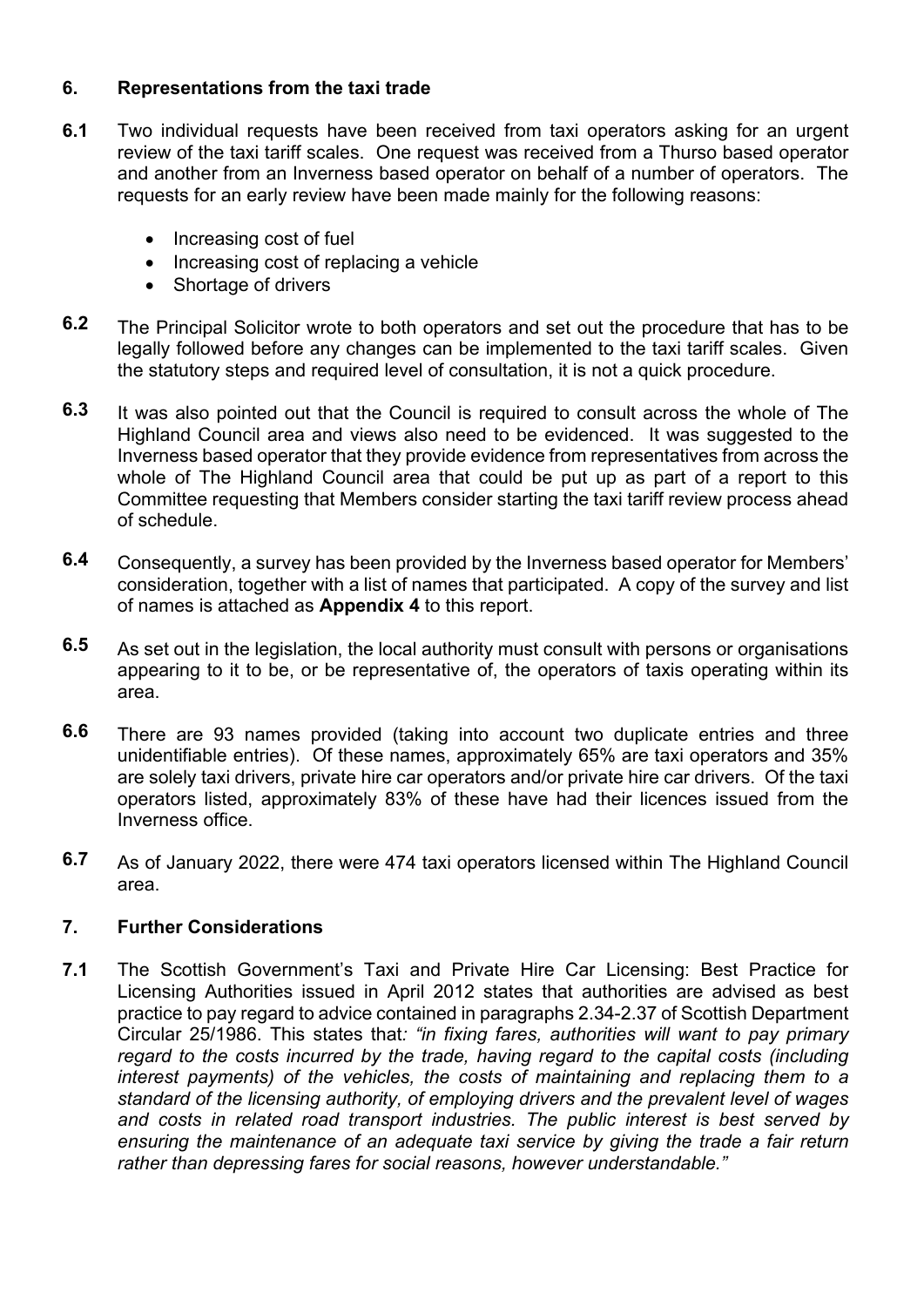- **7.2** In light of the above guidance, the Committee is invited to consider figures suppled by the Government's Office of National Statistics (ONS). The main index is the Consumer Price Index which is a measure of consumer price inflation produced to international standards. The main index is the CPI (all items). However, figures are also provided for other statistics which may be relevant for taxi operators.
- **7.3** A comparison has been provided between figures that were considered at the meeting of the Highland Licensing Committee on 22 June 2021 at the last review of the taxi tariff with the most up to date figures now available. A copy of these are attached as **Appendix 5** to this report.

#### **8.** I**mplications**

- **8.1** The costs to the Council associated with a review of the taxi tariff in terms of outlays will be advertising costs only together with the staff time costs associated with the process, from pre-review consultations with the trade to conclusion. The Traffic Commissioner's costs in determining any appeal following adoption of a final tariff will also be borne by the Council, irrespective of the outcome of any such appeal.
- **8.2** The fee charged by the Trading Standards Service in relation to the checking and sealing of taxi meters requires to be met by operators. The cost for this, (excluding any new chip required from the meter manufacturer) is currently £70.58 (£58.81 + VAT).
- **8.3** Trading Standards have commented that the test track calibration and mass testing of meters at the time of year proposed with the earlier timetable may be hindered should there be bad weather.

Date: 8 June 2022

Author: Claire McArthur

Background Papers: Appendix 1 – Copy of current tariff

- Appendix 2 Scheduled tariff review timetable
- Appendix 3 Early tariff review timetable
- Appendix 4 Survey response from the taxi trade
- Appendix 5 Comparisons of costs since the last tariff review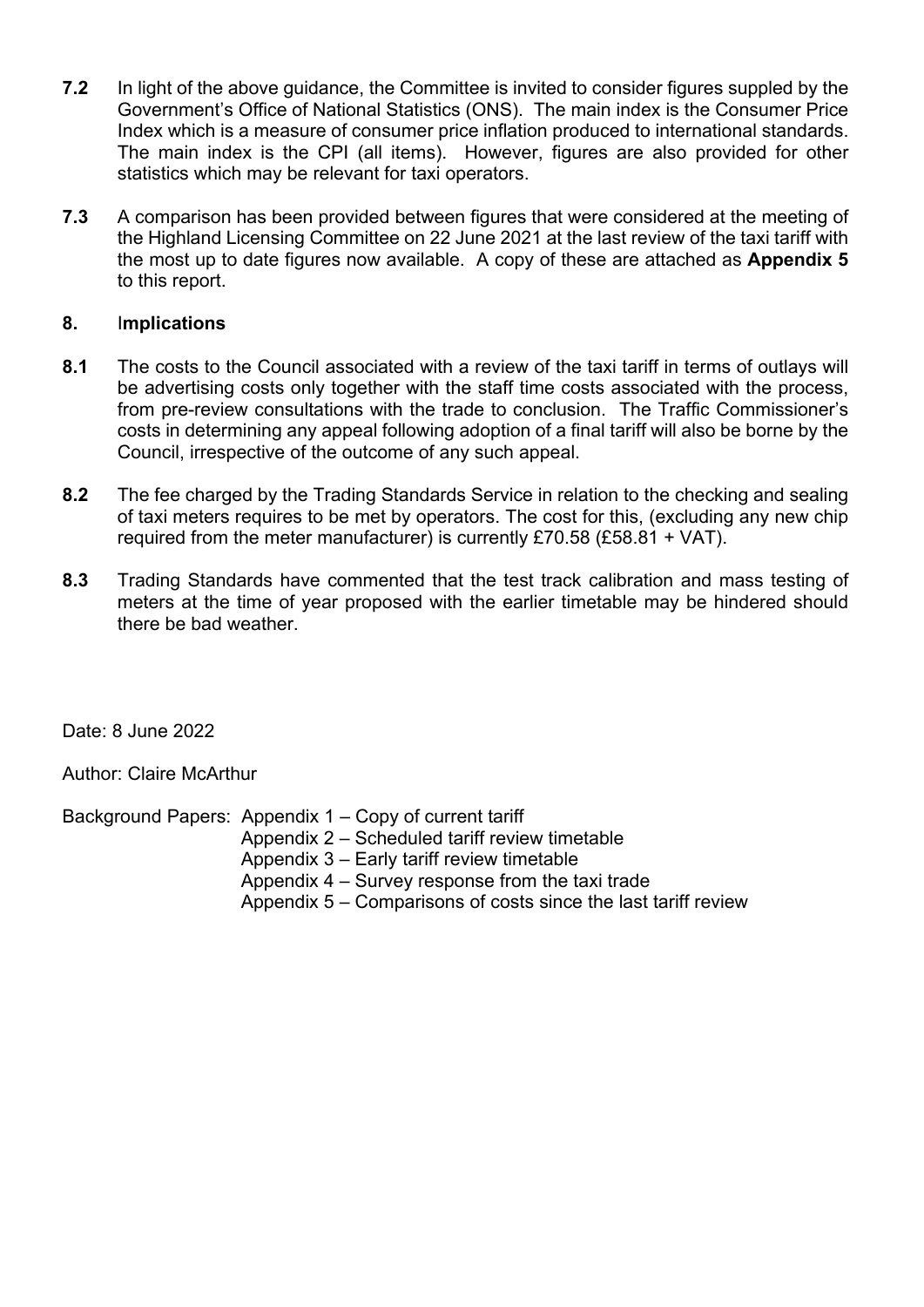#### **THE HIGHLAND COUNCIL** Appendix 1

# **REVIEW OF TAXI FARES**

In accordance with the requirements of the Civic Government (Scotland) Act 1982, the Highland Council has reviewed the maximum level of charges for the hire of Taxis or Private Hire Cars fitted with Taxi Meters.

With effect from 18 October 2021, the maximum fares will be as follows:-

**Tariff 1:** Applies to vehicles carrying up to 4 passengers, except when a higher tariff applies.

| • For the first $785$ yards or part; or<br>The initial period of waiting time of 119 seconds; or<br>A combination of time and distance as above |                  |
|-------------------------------------------------------------------------------------------------------------------------------------------------|------------------|
| • For each additional 98 yards or part; or<br>Each additional period of waiting time of 14 seconds; or                                          | .10 <sub>p</sub> |

A combination of additional time and distance as above

#### **General effect – the price of a hire £4.00 for the first mile plus £1.80 per mile thereafter plus extras\***

**Tariff 2:** Applies to vehicles carrying up to 4 passengers on Good Friday, Easter Monday or May Day and, except when a higher tariff applies, between **9.00pm and 7.00am on any day** and all day on Saturday and Sunday. When 5 or more passengers are being carried, it also applies **at any time** of any day or night, except where a higher tariff applies.

| • For the first $560$ yards or part; or               | £ 3.30 |
|-------------------------------------------------------|--------|
| The initial period of waiting time of 119 seconds; or |        |
| A combination of time and distance as above           |        |
|                                                       |        |

• For each additional 78 yards or part; or .10p Each additional period of waiting time of 14 seconds; or A combination of additional time and distance as above

#### **General effect – the price of a hire £4.90 for the first mile plus £2.30 per mile thereafter plus extras\***

**Tariff 3:** Applies between 6am and midnight on both Boxing Day and 2<sup>nd</sup> January. When 5 or more passengers are being carried, and except where Tariff 5 applies, it also applies between **9.00pm and 7.00am,** all day on Saturday and Sunday and on Good Friday, Easter Monday and May Day.

| • For the first 444 yards or part                        | £ 3.90 |
|----------------------------------------------------------|--------|
| The initial period of waiting time of 119 seconds; or    |        |
| A combination of time and distance as above              |        |
| $\bullet$ Equipped additional $\epsilon$ 5 young ou next |        |

• For each additional 65 yards or part .10p Each additional period of waiting time of 14 seconds; or A combination of additional time and distance as above

#### **General effect – the price of a hire £6.00 for the first mile plus £2.70 per mile thereafter plus extras\***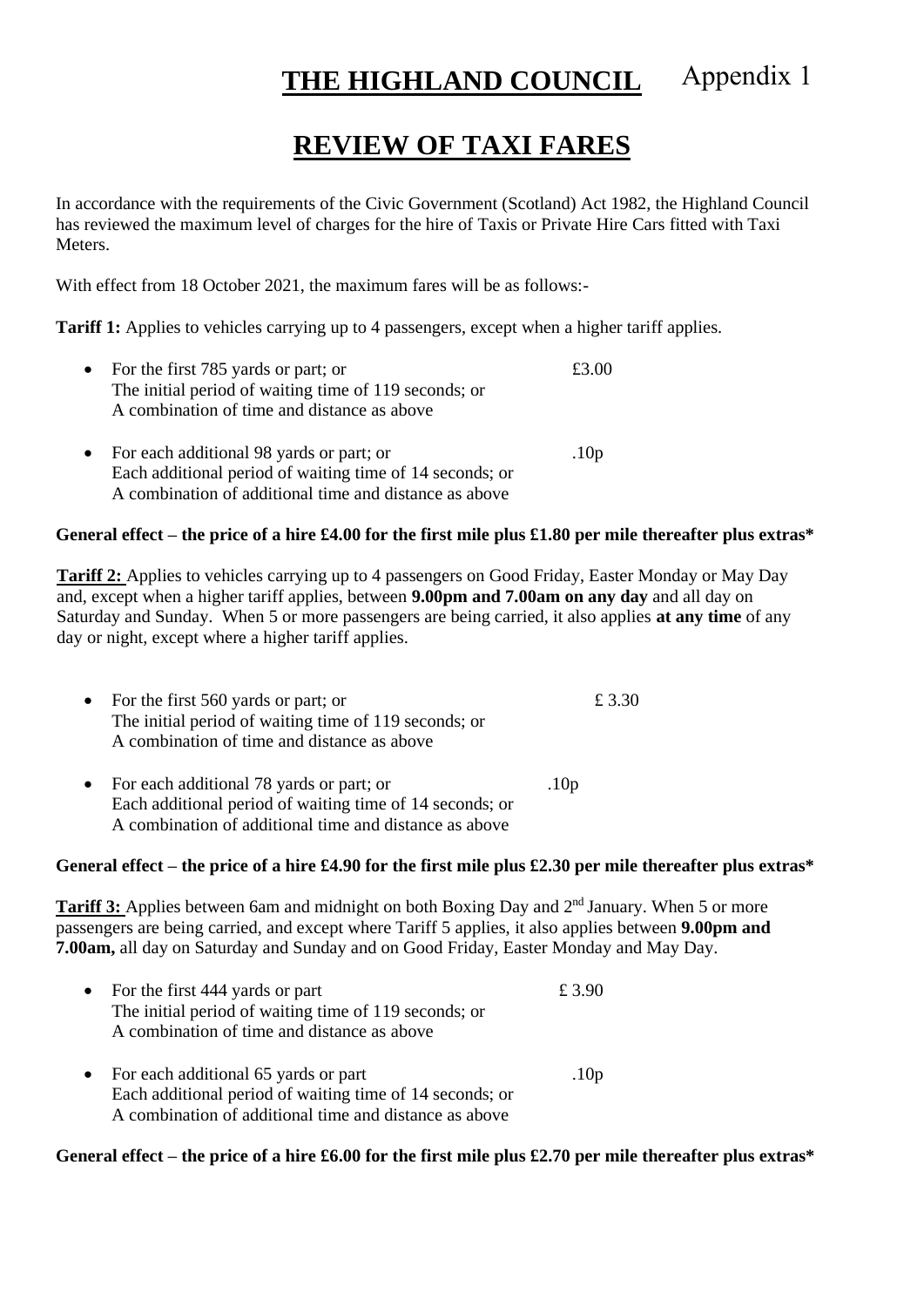**Tariff 4:** Applies to vehicles carrying up to 4 passengers at any time between 6.00pm on Christmas Eve and 6.00am on Boxing Day and between 6.00pm on New Year's Eve and 6.00am on 2 January.

- For the first 444 yards or part; or  $£3.90$ The initial period of waiting time of 119 seconds; or A combination of time and distance as above
- For each additional 49 yards or part, or .10p Each additional period of waiting time of 14 seconds; or A combination of additional time and distance as above

#### **General effect – the price of a hire: £6.60 for the first mile plus £3.60 per mile thereafter plus extras\***

**Tariff 5:** Applies to vehicles carrying 5 or more passengers at any time between 6.00pm on Christmas Eve and 6.00am on Boxing Day and between 6.00pm on New Year's Eve and 6.00am on 2 January.

| • For the first 444 yards or part; or                    | f3.90            |
|----------------------------------------------------------|------------------|
| The initial period of waiting time of 119 seconds; or    |                  |
| A combination of time and distance as above              |                  |
| • For each additional 39 yards or part, or               | .10 <sub>p</sub> |
| Each additional period of waiting time of 14 seconds; or |                  |
| A combination of additional time and distance as above   |                  |

#### **General effect – the price of a hire: £7.30 for the first mile plus £4.50 per mile thereafter plus extras\***

#### **\*Extra Charges**

- Booking ahead e.g. by telephone  $£1.00$
- Any bridge tolls or ferry charges, where applicable.
- Any airport car parking charges (Only chargeable on production of a receipt to the hirer)

In addition, a supplementary booking charge may be applied to compensate for the cost of the outward journey for hires which commence 3 miles or more away from the taxi or taxi base (whichever is the nearer). The maximum charge shall be the actual cost at the tariff which applies at the time of travelling between the starting location of the taxi or the location of the taxi base (as the case may be) and the pickup point or drop-off point, whichever is the closer to the taxi or taxi base. This booking charge is in addition to the fare chargeable at the appropriate tariff for the journey from the pick-up point to the dropoff point. This charge may only be demanded if the customer is informed of the amount of the charge at the time of booking.

When a taxi (or a private hire car fitted with a taxi meter) is called but not used, a charge shall be allowed as if it had been occupied from the time it left the stance or garage.

**Soiling Charge** – maximum of £120.00 payable by an offending passenger, where a vehicle requires to be removed from service for cleaning in order for it to be restored to a usable state and condition.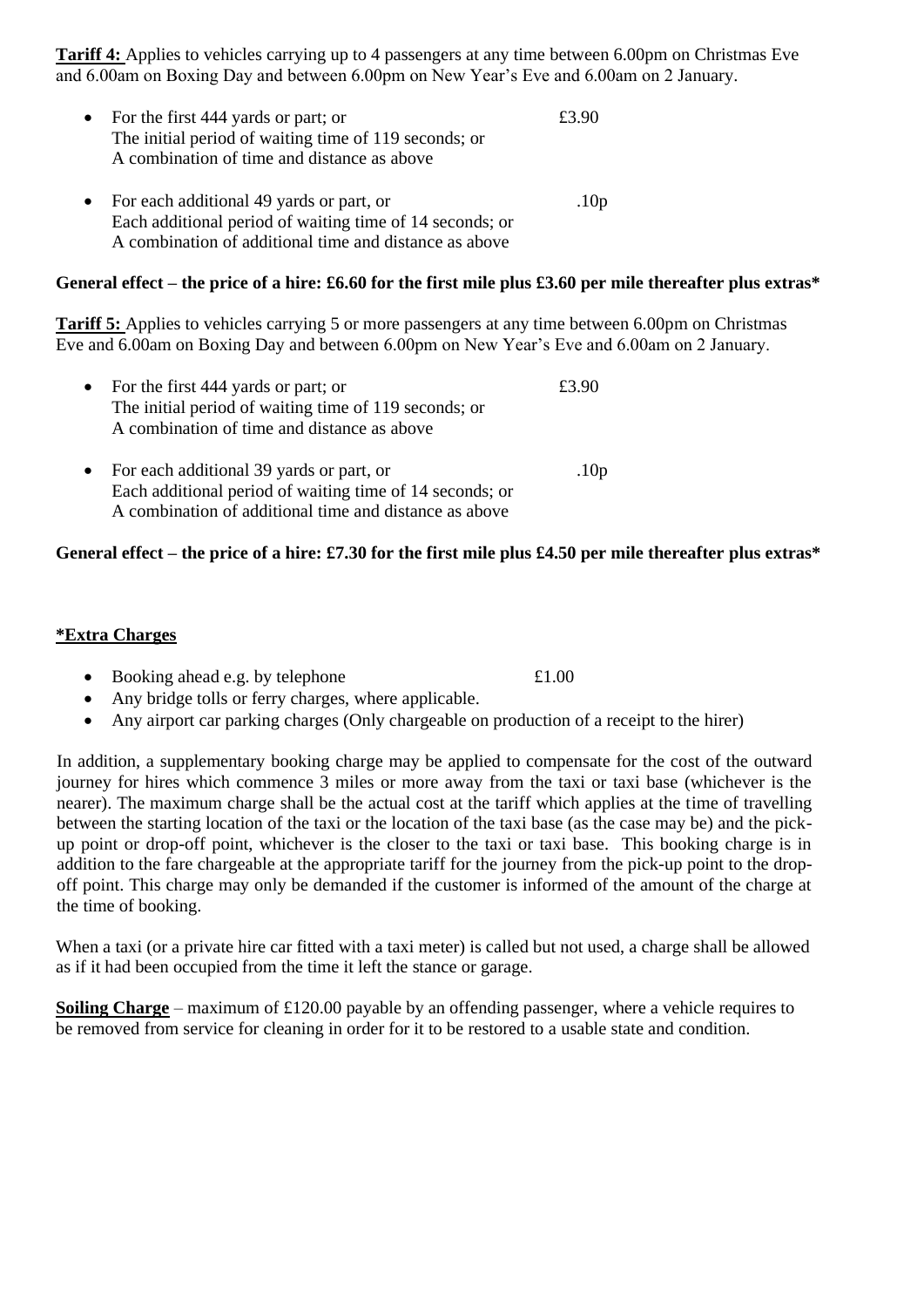# **Scheduled taxi tariff review timeline – 2022**



Any revised scale would then come into effect, subject to no appeal to the Traffic Commission being made by the trade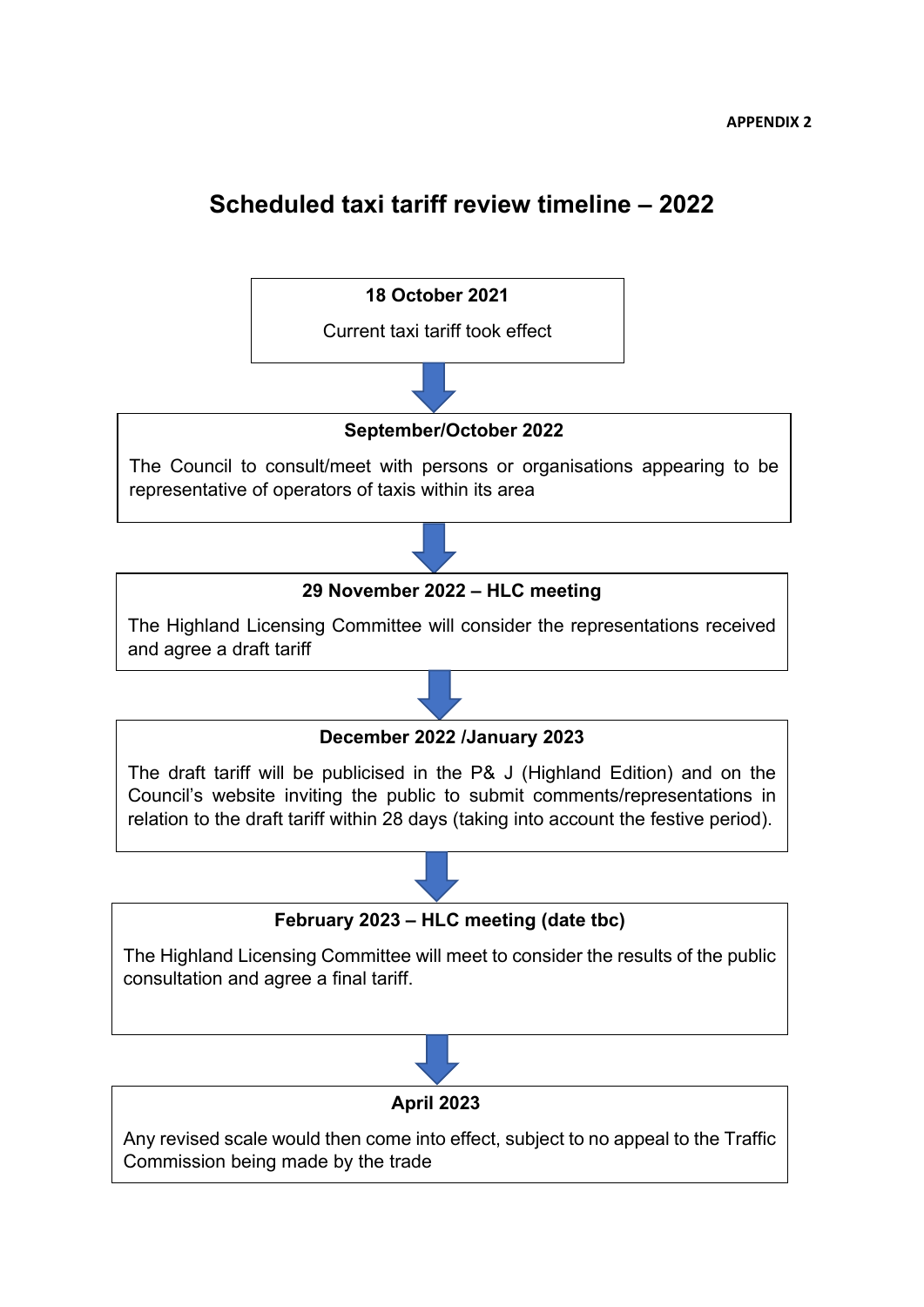# **Early taxi tariff review timeline – 2022**



Any revised scale would then come into effect, subject to no appeal to the Traffic Commission being made by the trade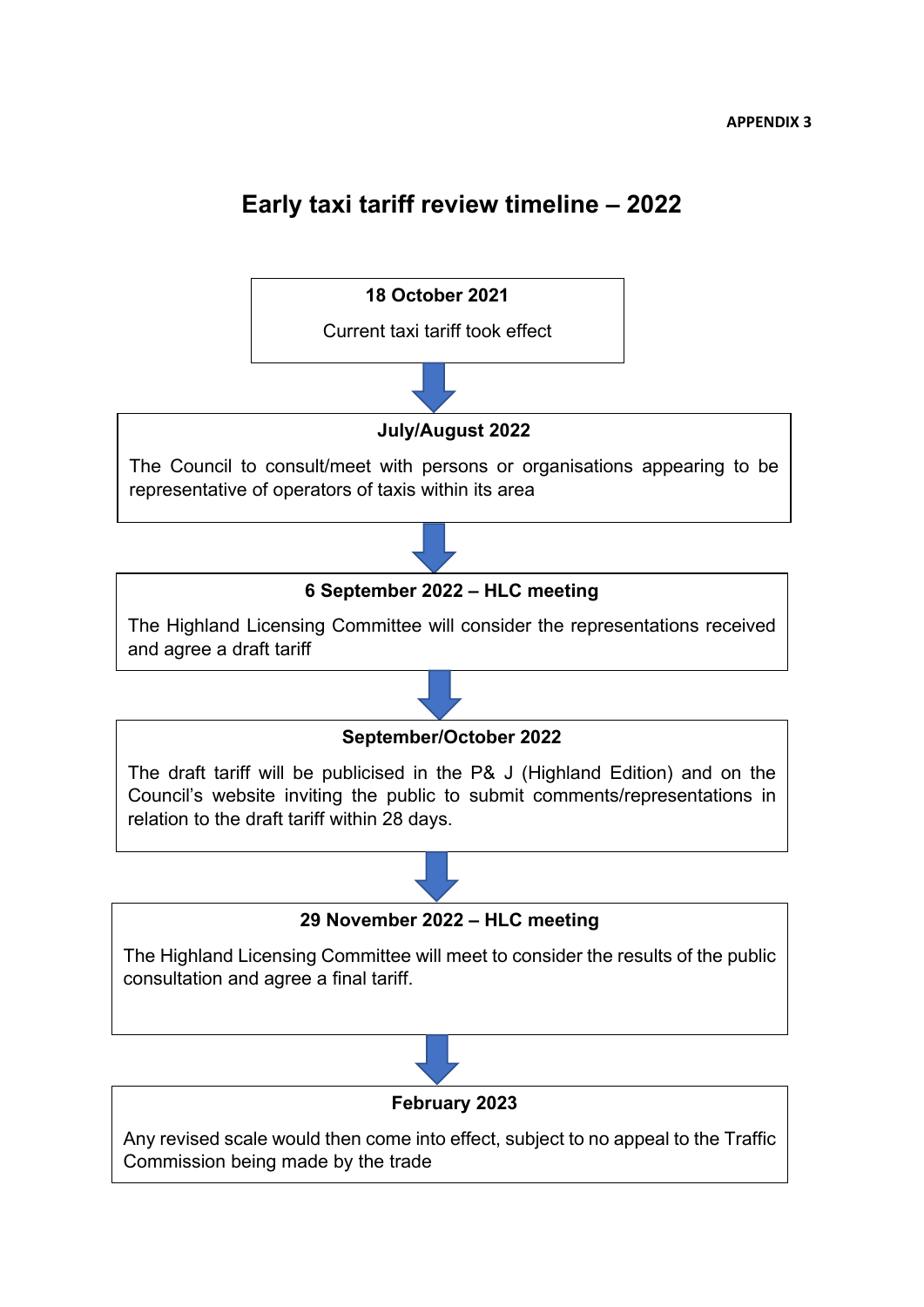#### **APPENDIX 4**

Paul Reid / IV 999 / Highland

Gavin. 22234 Inverness

Brian Travers - 31681 - wick highland

Duncan McPhee - wick - 30245

Alistair Turner, 21948 Inverness-shire

James MacNeil Badge No 21771

Piotr Piorun 11251 Inverness

Willie Fraser 11 312 Inverness

Derrick Cameron 11699 Inverness

David Laidlaw- 11901-Inverness

Kevin williamson 11-136 inverness

David Crozier. 13 140. Inverness

Radwan ibrahim

James mackay 11 791 Inverness

Bill cowan 11160

Rory Munro 11 1058 Inverness

Craig Gardner, 11 810, Inverness

Patrick ODONNELL 11 555 Inverness

GRAHAM MACKIE INVERNESS 11 263

Pawel Grzendzicki IV765 Inverness

11139

Mohsin jahangir 11 1104 Inverness

Douglas mackenzie, 11 006, Highland

Les Steven 21850 Inverness

Paul LEWIS IV11 609 Inverness

Scott Birnie 111011 Inverness

Operating in Inverness, badge number 11215

Operating in inverness, badge number 11273

Rob Donaldson, Invergordon Ross-Shire

Jose Garcia, 11 307, Inverness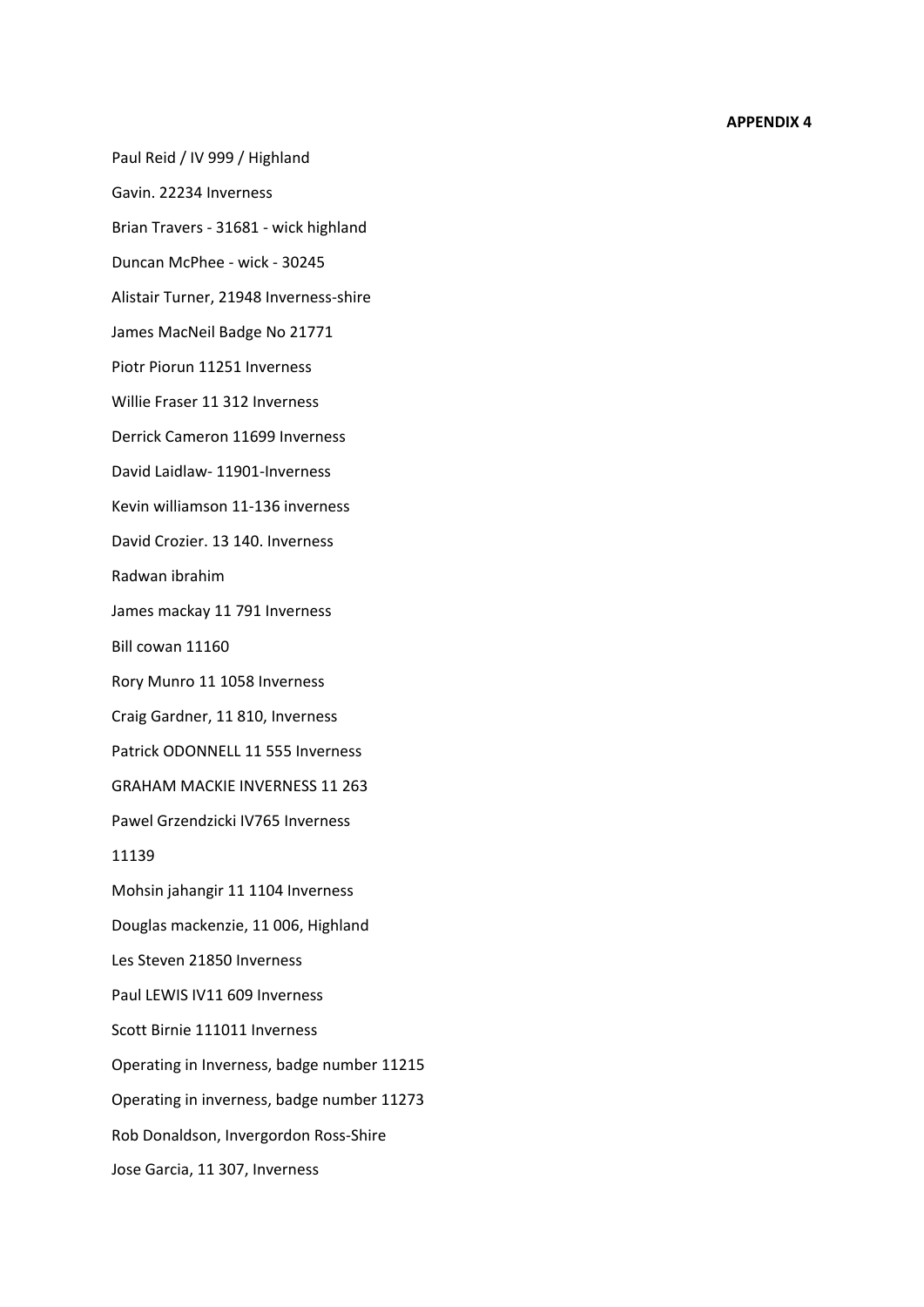Aleman Ali badge no 11529

Eric Taylor, Inverness

Michael Morrice IV1178 Inverness

Sharon Finnerty

Monika Wachowska, licence no:11274,Inverness City Taxi

11 803 City Taxis hack 28

John Toshack, 11 659, Highland.

Pawel Kucner

Mr Basharat Ahmed

Chris oliphant 11 317 Inverness

Graham Mackie Inverness 11 263

Chris mcewan 797

Susan butcher 1103 inverness

Frederick butcher 11011 Inverness

111047 Inverness

Gordon Cumming 11948

Derek Middleton 11 1079 Inverness

Pawel Kawa, 11735, Inverness Highland

No as rural taxis tend to be at a higher price because of distance to travel an increase will just encourage more people to use boy racers for lifts which is a significant problem at the moment outwith the cities.

Scott Gair 784 Artur Nowak, 11 1087, Inverness Colin Ross 810 IT taxis - Inverness 11 1093 Miroslaw Grzybowski 11258 Inverness Raymond Stewart 11 141, Highland Council Piotr Piorun 11251 Rafal Smedra, licence number 11126 Inverness James Miller 0062 Inverness Lisa Little 11985 Inverness Hummayun niaz badge number 11217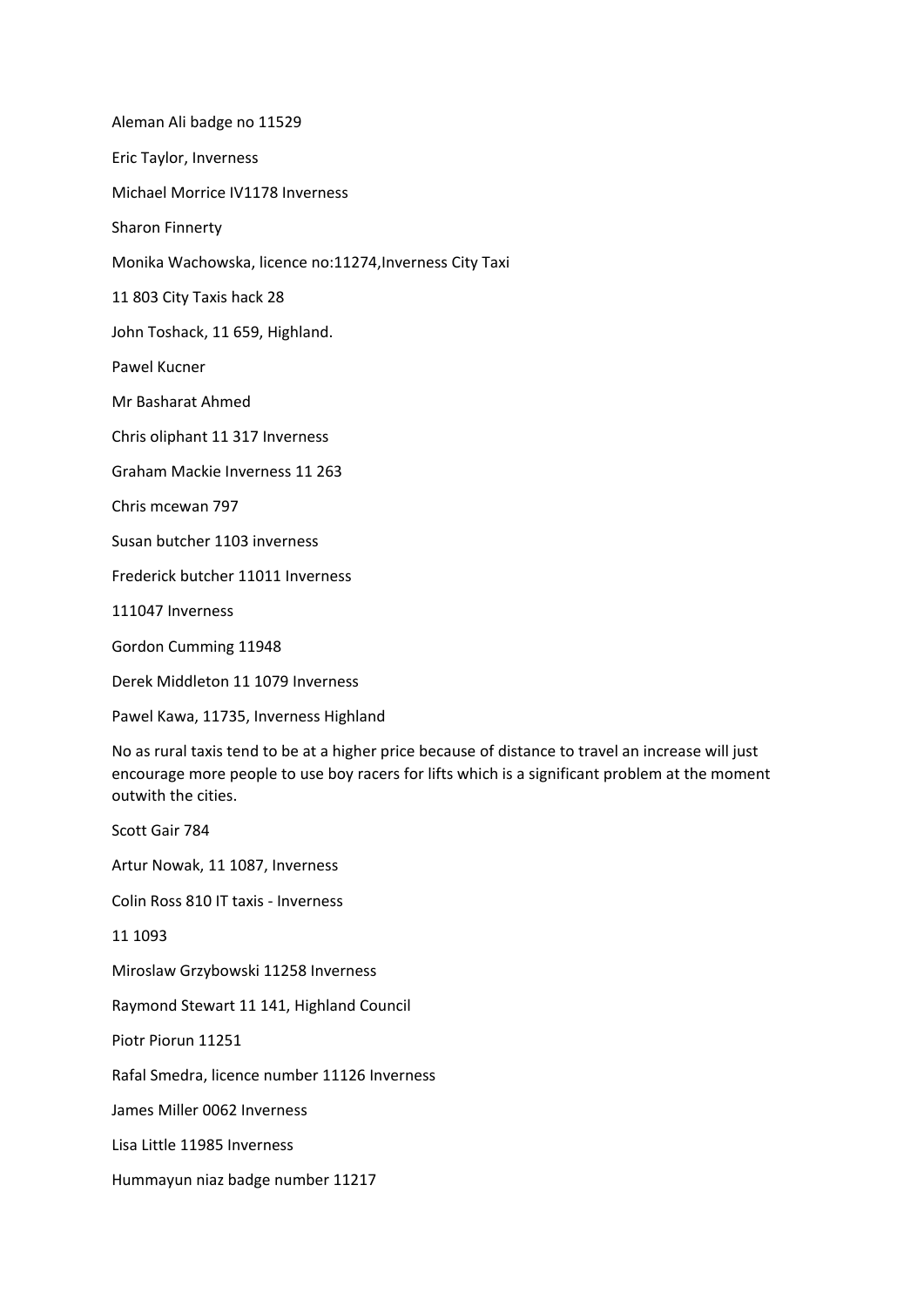Andrejs. 1159. Inverness taxi Shanto pazhayattil, 11/200,Inverness highland 13 107 111020 Lachlan Macdonald Inverness David Mackenzie 21661 Highland Council Donald mackay 111125 Michael Morrice Iv178 Inverness John Mackintosh, 11388 Inverness Shawn Swanepoel/Badge No 111117/Inverness Ron Fleming IV 409 Inverness Marian-Alin Dorobantu, 11966, Inverness Richard King 11 490 Inverness Brian Mckay 11 329 Inverness Kenneth Mackinnon 21198 highland John Burns 11448 Inverness Alan Cumming 11313 Inverness Carole Cooper, 11 1003, Highland Wayne mackenzie, 11384, inverness Farquhar MacDonald. 11895 Inverness Connor Morrison, 13 137, Nairn Kevin Hendry 11 515 Inverness damian brown 111078 inverness David Gray 13 151 , Nairn Paul Thatcher Inverness 11 872 11260 Martin MacPherson, 11 1008, Inverness Agnieszka Zwawiak Asad khan 111128 it taxi 676 Kenneth slaney 21844 Inverness John McCormack 21871 Inverness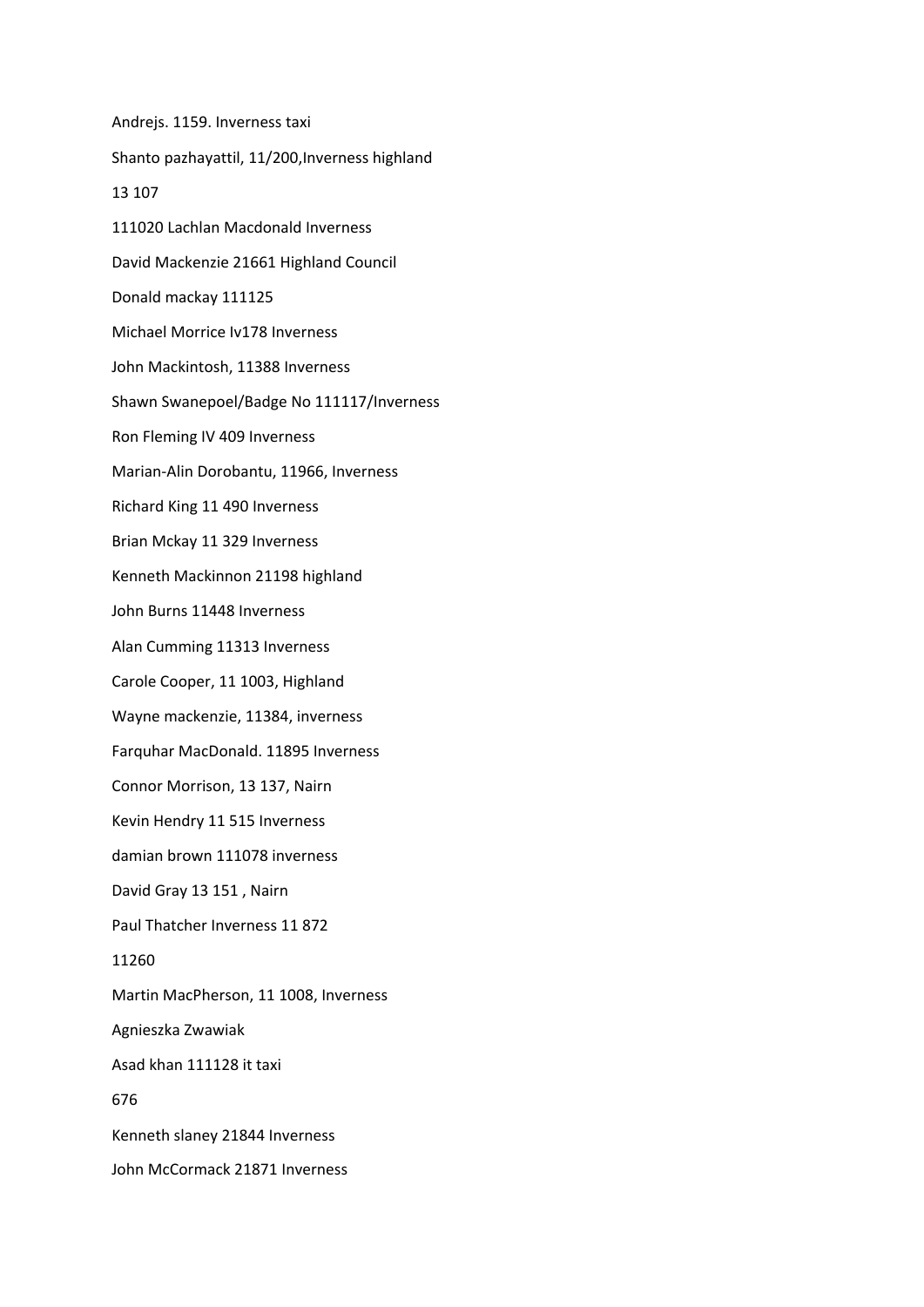Mohammad akbar hossain ,970, Inverness D lyall Taxi licence IV67 .Operate Inverness Pawel Kawa, 11735, Inverness Alex murray. 23157 John McAleaney 200 Inverness Taxi Andrew Mcfie, 11 1133, Aviemore Peter Macpherson 111111 beauly Sheena ross 11 440 imran ahmed 21940 Inverness highland **OTHER** 

#### **Comments**

Cost of living has increased so much and we can only absorb so much .

Do away with tariffs 1 and 5, make tarrif 2 the new tarrif 1 and so on

Even if increase was a big one for a year only.

First mile should be £5 and £2.10 every mile after 24/7 and have just one tariff

Flag fall needs to be at least £5.00 min and then 10% across all other tarrifs

Increase needed to survive the cost of keeping vehicle on the road.

We need a increase but keep it low because to high will put public of using the Taxi trade,we don't need more non payers and over discounts amounts it's bad enough now with school contracts .

A rise is important for the operating costs, however imposing a 10% rise can't be seen as greed.

It's about time it was increased the fuel and everything else so expensive to run a taxi

IT'S BEEN A GOOD 3 YEARS SINCE WE LAST HAD A TARAFF CHANGE . FUEL PRICES ARE VERY HIGH

Tariff change should be free of council charges ( meter approval)

The fuel costs are having a big impact on my earniy

This is reluctant measure but with fuel costs escalated by vast amount we have no choice

Cost of fuel has influenced my decision. Now on £50.00 per day for fuel alone.

We need an a significant increase due to the extreme inflation in current costs

Dp taxi tain tain badge no 32897

Increased fuel costs are a lot greater than 20% since the last fare rise plus the costs of operating such as servicing costs, tyres etc have also jumped dramatically and of course the general cost of living with heating, lighting and food costs all having risen dramatically means that at least a 20% rise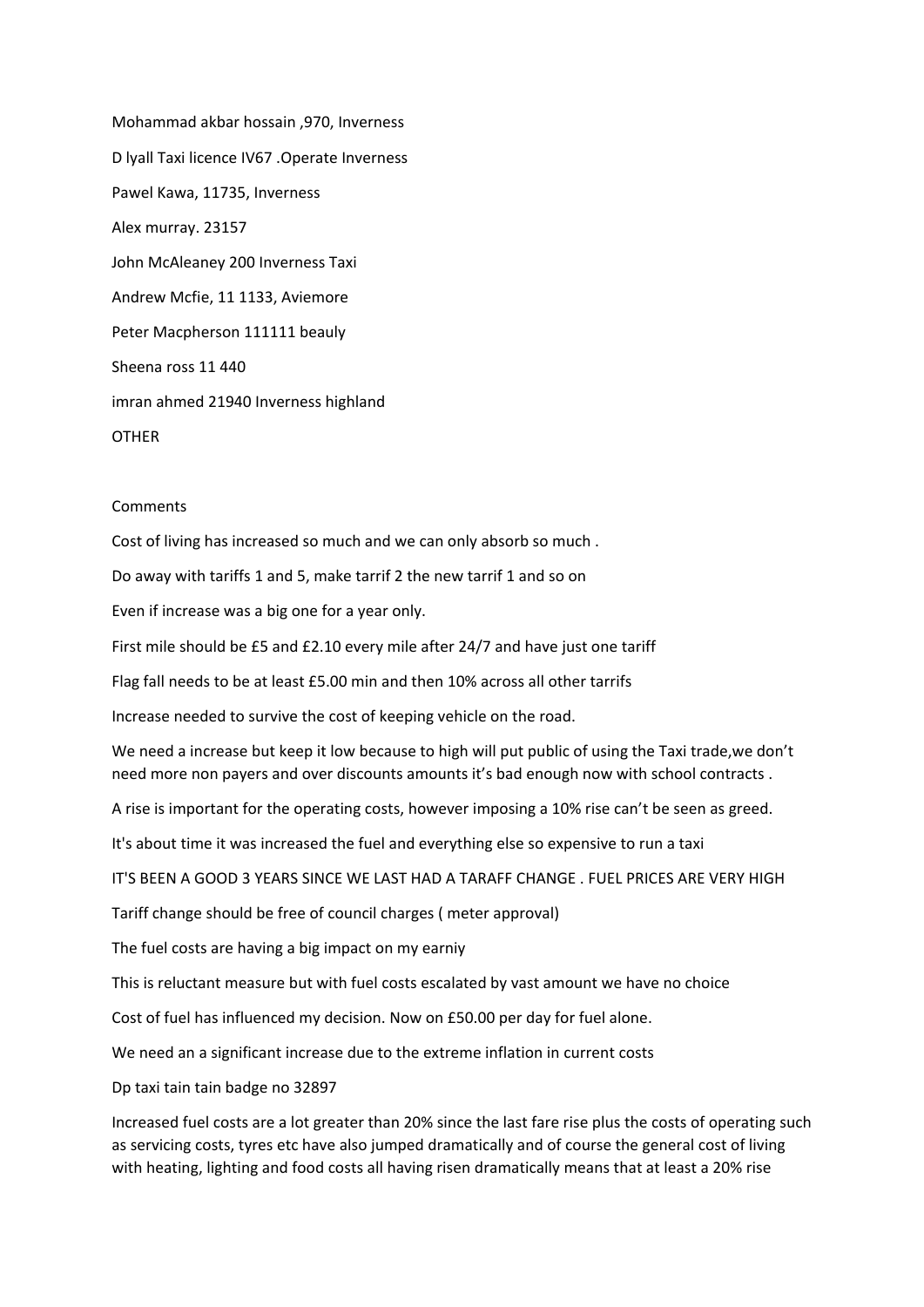should be considered by the council. This is especially the case as most of the recent rises in fuel, food, etc are unlikely to come back down.

Inflation last 3 years officially is accumulated over 10%. Unofficially well over 15% so good compromise would be 15% increase of taxi tariffs.

No comments

Working wit IT

Mainly the fuel price

We haven't had an increase for a long time and now with the extra price for fuel an increase is overdue.

Would help cover fuel increases

Its been a good 3 years since we last had a tariff change the price of diesel is very high I can't see it coming down thanks

Higher increase (25%) for initial charge.

Justified as fuel costs up by approx 45% + everything else also going up. Need parity!!!

Tariff 1 ,10 to 15 % all other tariffs left alone

25% increase asap, the fuel prices ain't going down

None

With the distance I do on wheelchair runs, the overheads with fuel costs is just getting too high.

The price of fuel is terrible and I'm having to change the car to make it even more economical.

Expenses have never been so high

I would like a tariff increase due to the fact that I run a wheelchair accessible taxi, I do a lot of miles to provide this service and fuel is now more than ever an overhead.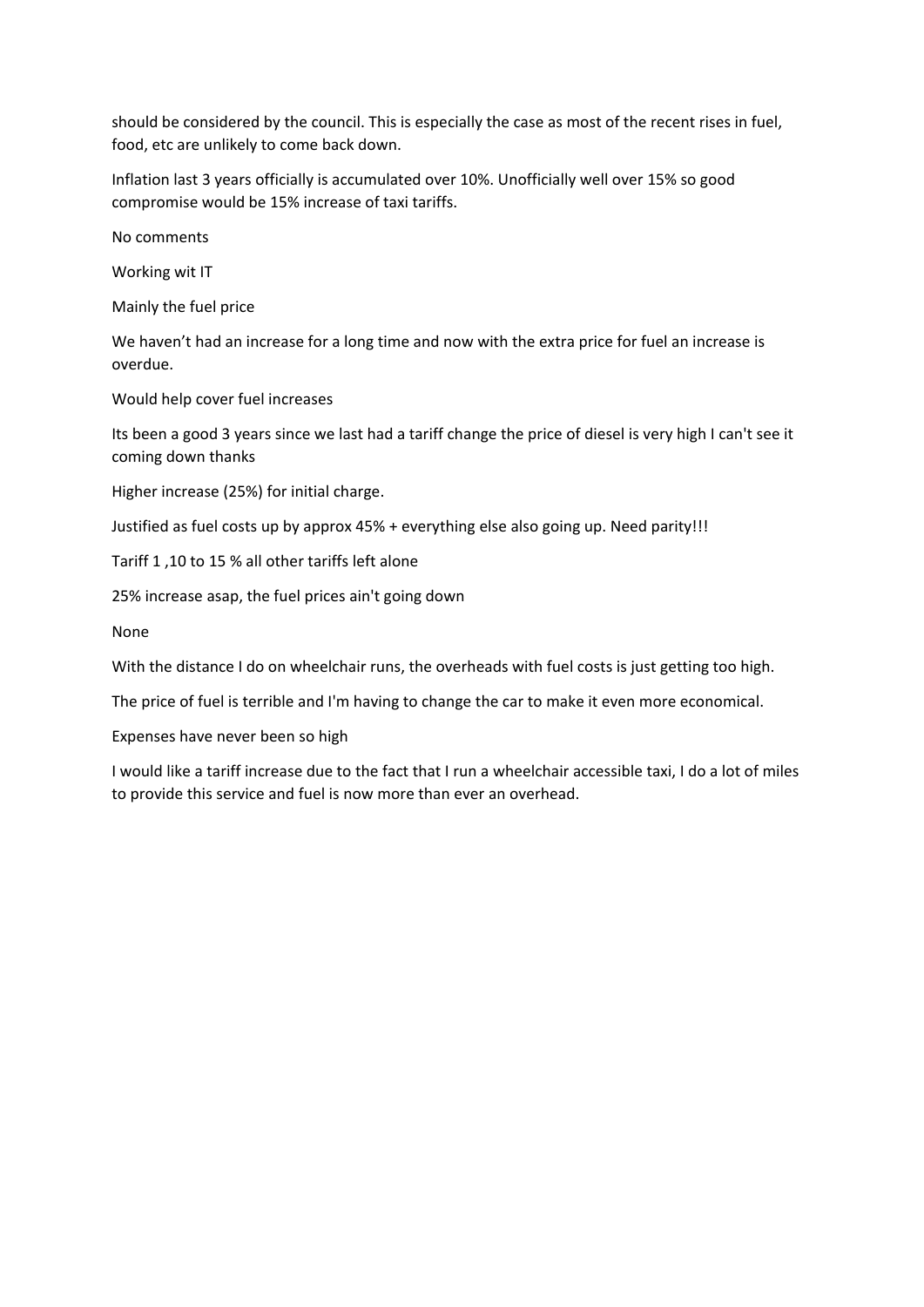# **Taxi tariff**

102 responses

**Publish analytics** 

# Do you want a tariff increase

102 responses





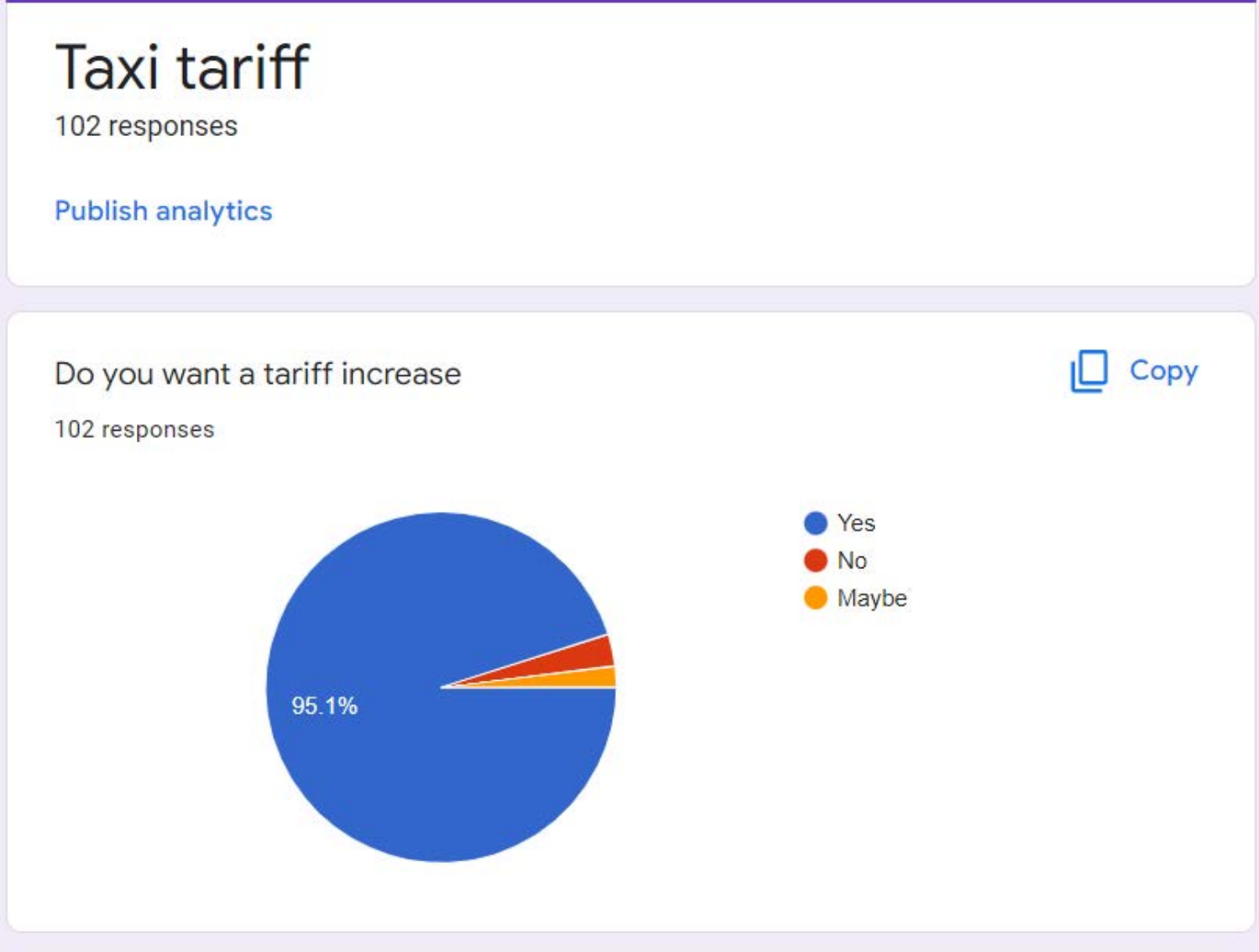



99 responses